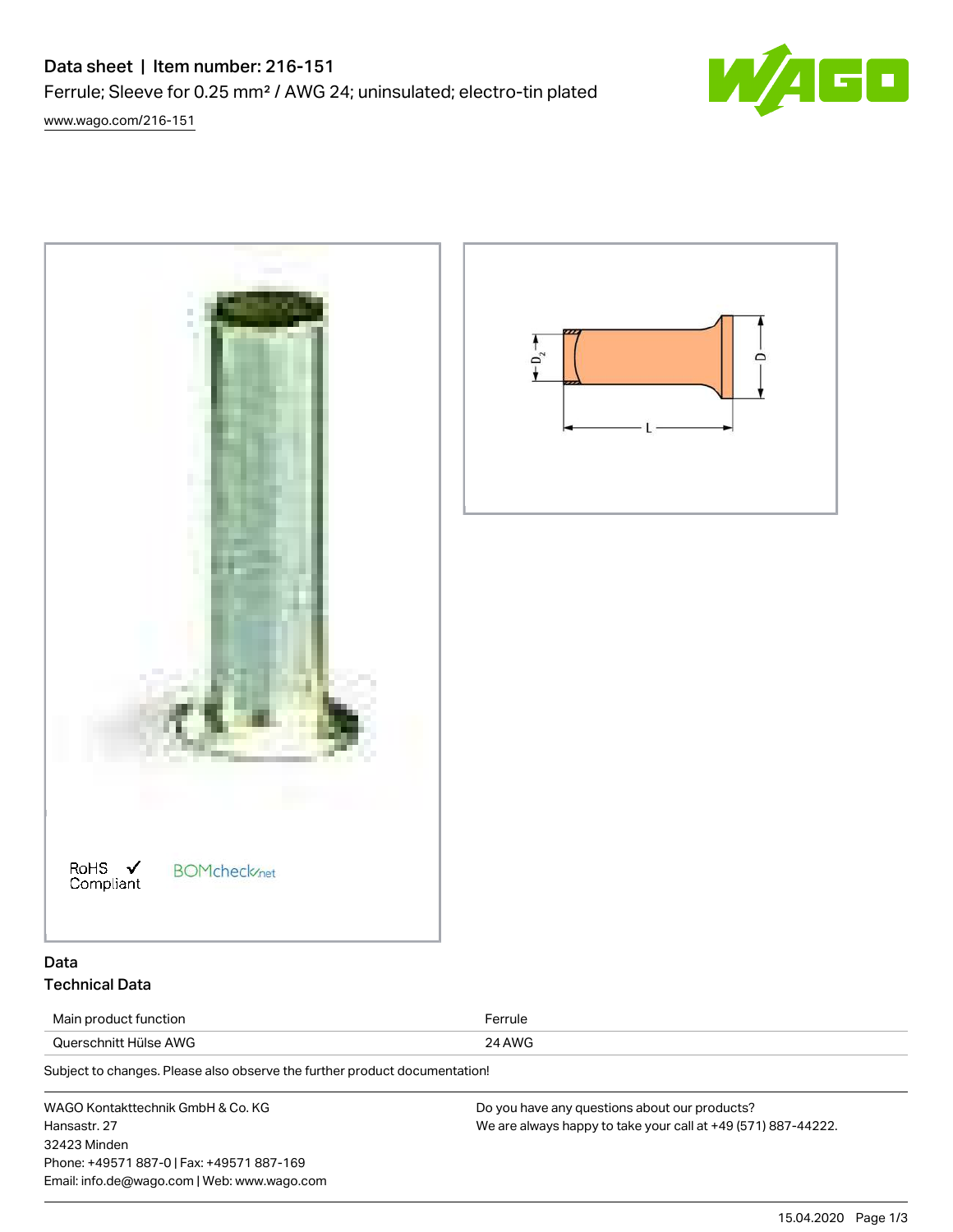[www.wago.com/216-151](http://www.wago.com/216-151)



| Hülse für               | $0.25$ mm <sup>2</sup>         |         |          |
|-------------------------|--------------------------------|---------|----------|
| <b>Connection data</b>  |                                |         |          |
| Strip length            | 5 mm / 0.2 inch                |         |          |
| <b>Geometrical Data</b> |                                |         |          |
| Length                  | 5 <sub>mm</sub>                |         |          |
| Diameter                | 1.7 <sub>mm</sub>              |         |          |
| Diameter 2              | $0.75$ mm                      |         |          |
| <b>Material Data</b>    |                                |         |          |
| Weight                  | $0 g$                          |         |          |
| <b>Commercial data</b>  |                                |         |          |
| Product Group           | 2 (Terminal Block Accessories) |         |          |
| Packaging type          | <b>BOX</b>                     |         |          |
| Country of origin       | DE                             |         |          |
| <b>GTIN</b>             | 4017332277563                  |         |          |
| Customs Tariff No.      | 85369010000                    |         |          |
| Counterpart             |                                |         |          |
| <b>Downloads</b>        |                                |         |          |
| Documentation           |                                |         |          |
| <b>Bid Text</b>         |                                |         |          |
| 216-151                 | Sep 11, 2017                   | doc     | Download |
| doc - Datei             |                                | 24.6 kB |          |
| 216-151                 | Feb 19, 2019                   | xml     | Download |
| GAEB X81 - Datei        |                                | 2.8 kB  |          |

## Installation Notes

Subject to changes. Please also observe the further product documentation!

WAGO Kontakttechnik GmbH & Co. KG Hansastr. 27 32423 Minden Phone: +49571 887-0 | Fax: +49571 887-169 Email: info.de@wago.com | Web: www.wago.com

Do you have any questions about our products? We are always happy to take your call at +49 (571) 887-44222.